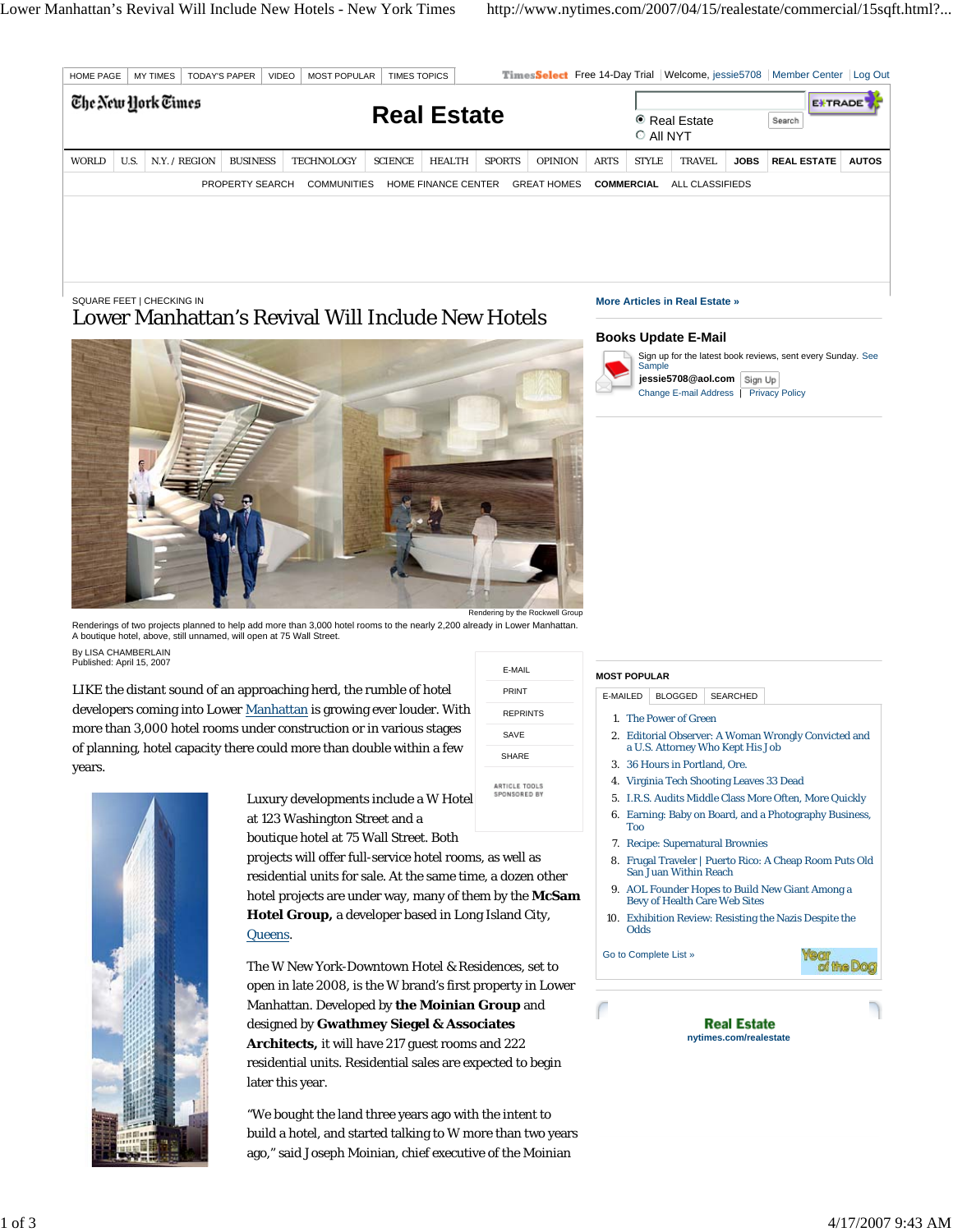**Luxury resort living in the Bahamas and California**

Rendering by D Box The luxury W New York-Downtown Hotel & Residences, the brand's first property in that neighborhood, is scheduled to open in 2008.

Group, one of Lower Manhattan's largest property owners with more than five million square feet of commercial and residential property.

The site is just a block away from the proposed Freedom Tower. The hotel "will be an important addition to the revitalization of Lower Manhattan," Mr. Moinian said. He noted that visitors have been flocking to the area known after 9/11 as ground zero "before the memorial is even built."

"Then there is all the infrastructure that downtown is getting — transportation, new streets and sidewalks, parks," he said.

Mr. Moinian isn't the only developer to see a need for more hotels in Lower Manhattan, especially when so many hotel rooms throughout the city have been converted into condominiums as a result of the residential real estate boom.

Rex Hakimian, the chief executive of the **Hakimian Organization**, has had plans for a couple of years to convert 75 Wall Street, a building used by JPMorgan Chase, into a hotel and condo building. The developer said he was close to signing an agreement with a major hotel company that is starting a new boutique brand in Lower Manhattan.

The 36-story building, which was completed in 1986, will have 251 rooms — almost half of which will be suites — and 350 condos for sale. Renovations have already begun, with an anticipated opening in the summer of 2008.

The building's redesign is being handled by David Rockwell, the principal architect of the **Rockwell Group,** with an emphasis on 10-foot-high ceilings and 9-foot windows.

"From the outside, what you see is something that's built as an office," Mr. Rockwell said. "The surprise is going to be on the inside; it will be very luxurious, all about reflective light."

The lower floors will include meeting spaces, a restaurant overlooking Water Street, and a bar that will spill out into an outdoor plaza. "We're talking with a couple different artsand music-related people to provide activities in the plaza, hopefully over the summer and beyond," Mr. Hakimian said. "We want to create a lively, active atmosphere."

An increasingly active downtown, in fact, has been fueling demand for hotel rooms, especially on weekends. According to Kathleen Duffy, a spokeswoman for Marriott's New York City hotels, the New York Marriott Financial Center, with nearly 500 rooms at 85 West Street, had an occupancy rate of 93 percent in March. The year-round average on weekends at that hotel is in the 70 percent range, she said.

"When we as hoteliers talk about proactively promoting the site, it's still under discussion if it's appropriate to market it as a destination," Ms. Duffy said, referring to ground zero. "But when you go down there, you see tons of people," she said.

Right now, Lower Manhattan has just shy of 2,200 hotel rooms, according to the Downtown Alliance, a business improvement district. But if everything that is on the drawing board is built, there will be an additional 3,200 rooms.

That number includes a proposed 160-room boutique hotel by **Time Equities,** at 50 West Street. But the projection does not take into account plans announced by **Silverstein Properties** last month for knocking down a building at 99 Church Street and building a luxury hotel and condominium building. A spokesman for the company said that no final decision would be made until the building was vacated this fall.

Eric Deutsch, the director of the Downtown Alliance, said that the area remains "a central business district, but the hotel companies recognize that this is becoming more of a 24/7 community with an improving retail environment."

Jeffrey Dauray, a senior vice president at CB Richard Ellis who specializes in the

| Also in Real Estate:                                  |
|-------------------------------------------------------|
| $\rightarrow$ Luxury homes on the U.S. Virgin Islands |
| $\rightarrow$ Luxury homes in Miami                   |
| $\rightarrow$ Luxury homes in the Hamptons            |
|                                                       |
|                                                       |
|                                                       |
| The New Hork Times STORE                              |